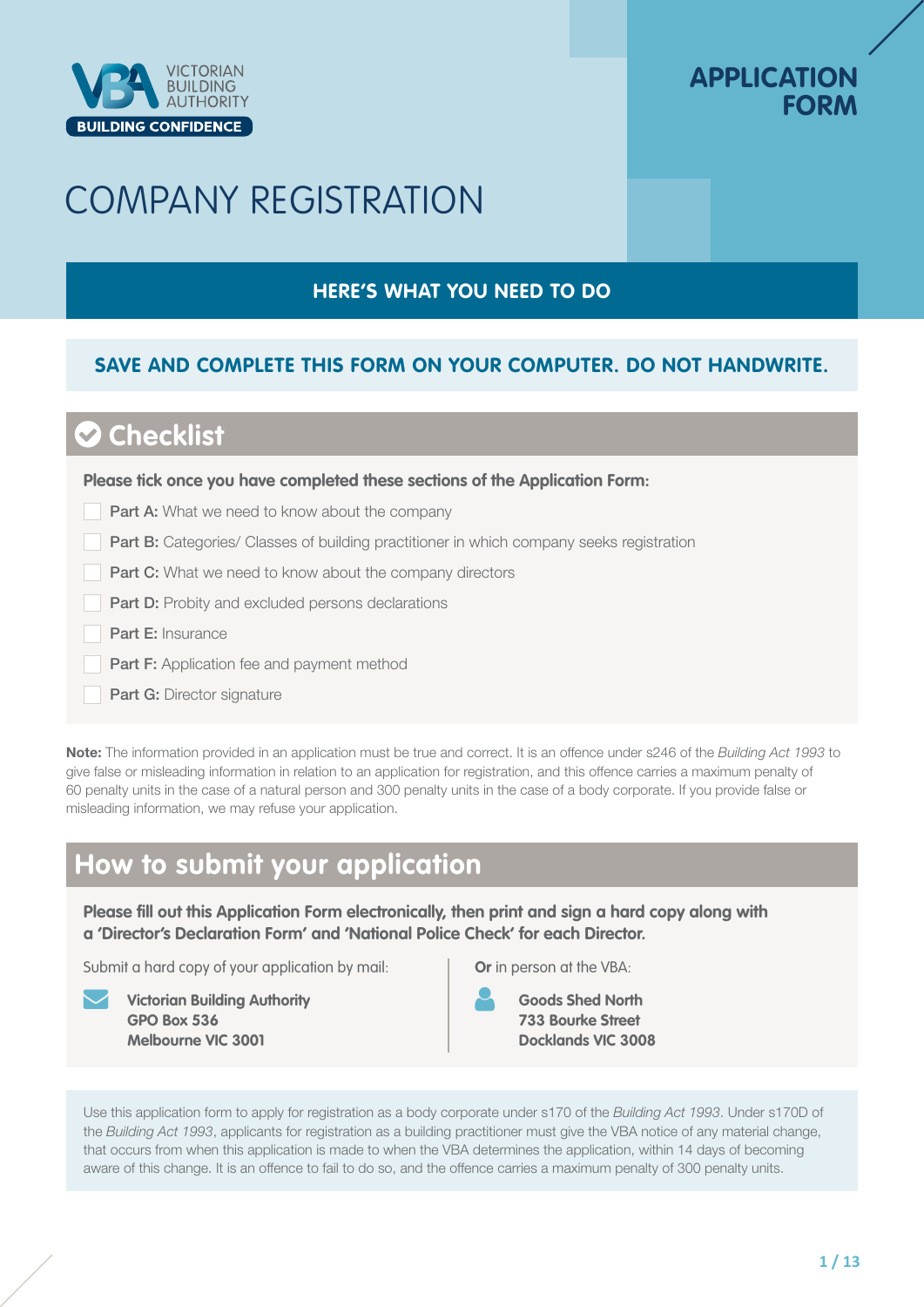# **Privacy – Collection Notice**

### **HOW THE VBA USES AND DISCLOSES YOUR PERSONAL INFORMATION**

The Victorian Building Authority (ABN 78 790 711 883) is a body corporate established under the *Building Act 1993* (Vic) (VBA). The VBA's contact information is as follows:

Address: Goods Shed North, 733 Bourke Street, Docklands Vic 3008. Telephone: 1300 815 127

The VBA is committed to protecting the privacy of your personal information in accordance with the *Privacy and Data Protection Act* 2014 and the VBA's Privacy and Privacy Statement as amended from time to time.

The personal information you provide to the VBA, including any images or photographs and any and all details provided in this Application Form, will be used by the VBA to process your application. If you do not provide all or any part of the information requested in this Application Form, the VBA may be unable to process and subsequently grant your application.

The VBA may also use such information for the following purposes:

- (a) Verify information provided in support of your application.
- (b) Research, planning, to meet the VBA's operational requirements, assessing the merit and impact of proposed regulatory reforms and to assist in the development and delivery of services by the VBA (whether to you personally or a member of the public).
- (c) Law enforcement by the VBA or other regulatory bodies, including prosecutions or disciplinary action against you if required.
- (d) The production and administration of building and plumbing practitioners' identification cards.
- (e) Maintaining disciplinary and licensing and registration registers for building and plumbing practitioners (published on the VBA's website).
- (f) To enable the VBA to meet its statutory obligations or functions.
- (g) Such other purposes as required by law or authorised under the privacy legislation.

The VBA may also share your personal information with third parties including, but not limited to, different business units within the VBA, the Building Appeals Board, Consumer Affairs Victoria, the Victorian Managed Insurance Authority, your insurer, other regulators (both in Victoria and interstate), your clients and the VBA's staff and/or service providers who need to know such information to perform services for the VBA.

The VBA will only disclose your personal information to a third party claiming to act on your behalf (for example, your solicitor or interpreter) with your prior written consent.

You can request access to the personal information which the VBA holds about you. If you become aware that personal information the VBA holds about you is not accurate, complete or up to date, you can ask the VBA to correct it.

The VBA's full Privacy Policy and Privacy Statement are available at **www.vba.vic.gov.au/privacy**. By submitting your application to the VBA, you are deemed to have acknowledged and consented to the VBA using and disclosing your personal information as set out in this Notice.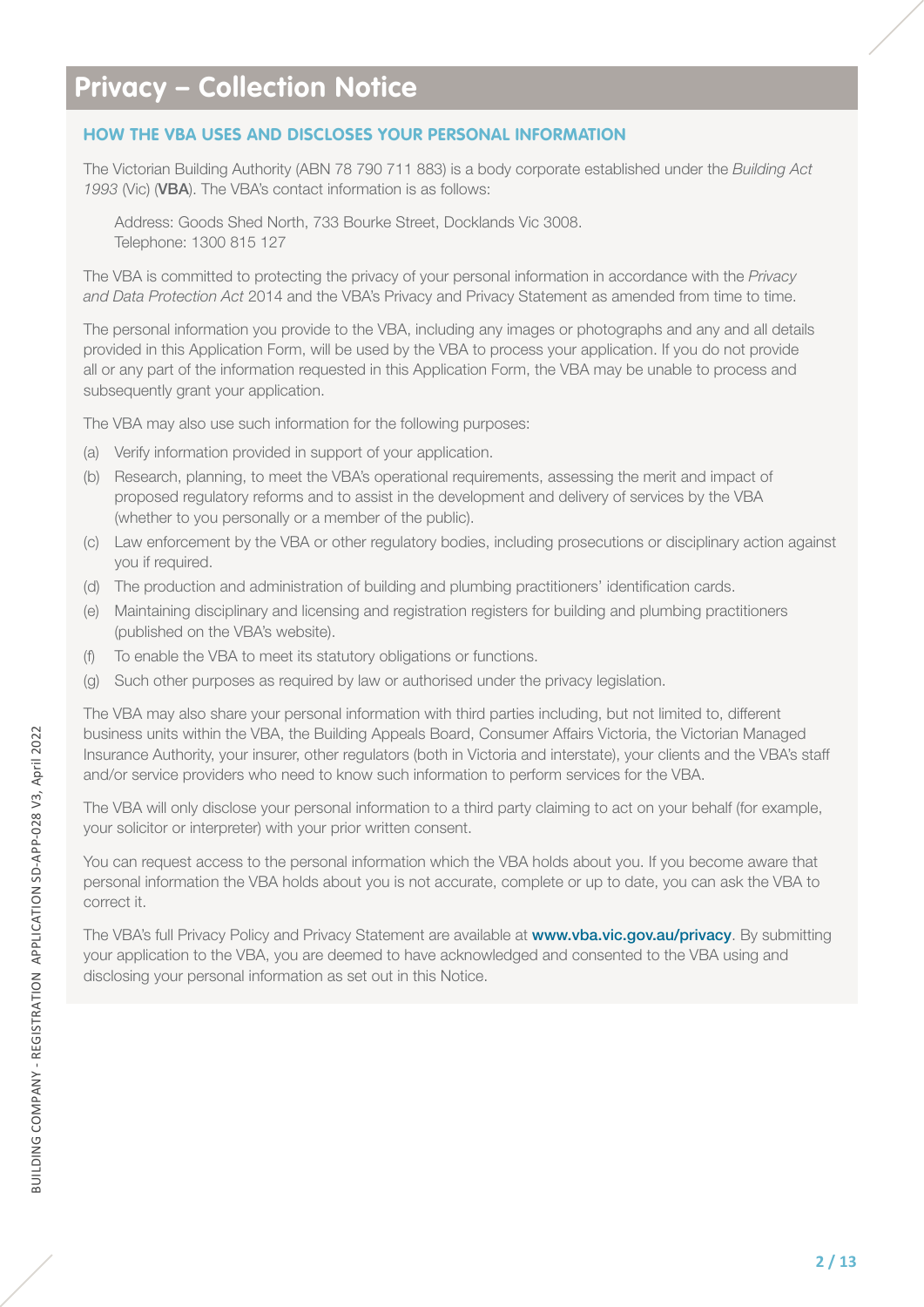## **WHAT WE NEED TO KNOW ABOUT THE COMPANY**

| Company name                                                   | Company trading name        |          |
|----------------------------------------------------------------|-----------------------------|----------|
| Australian Company Number (ACN)                                |                             |          |
| Registered business address                                    |                             |          |
|                                                                |                             |          |
| Suburb                                                         | State or territory          | Postcode |
| Postal address (if different from registered business address) |                             |          |
|                                                                |                             |          |
| Suburb                                                         | State or territory          | Postcode |
| Email                                                          | <b>Contact Phone Number</b> |          |
|                                                                |                             |          |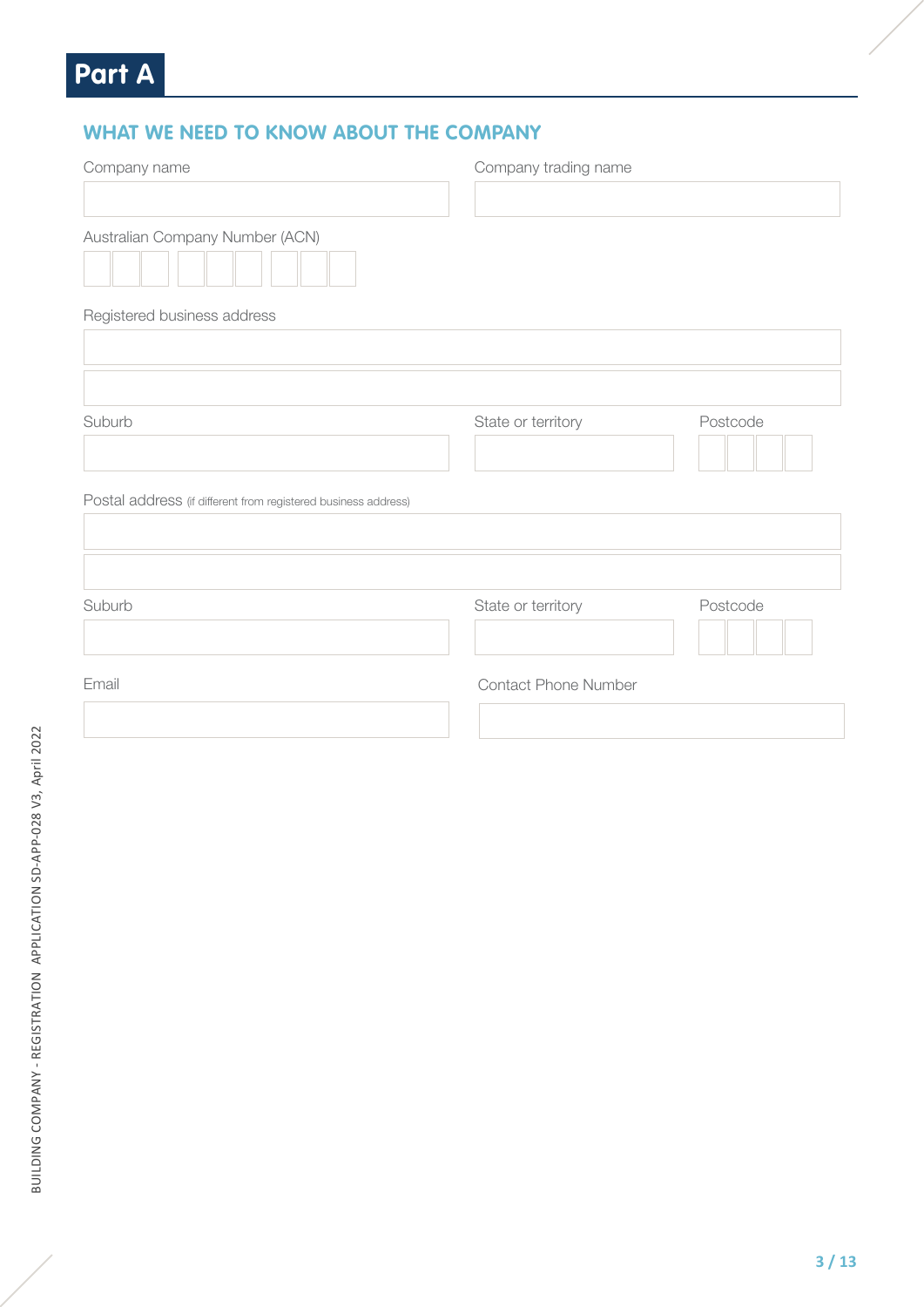# **Part B**

## **CATEGORIES/CLASSES OF BUILDING PRACTITIONER IN WHICH COMPANY SEEKS REGISTRATION**

Please select the categories and/or classes in which the company seeks registration. The company must have at least one director who is registered as a building practitioner in the category or class the company seeks registration in.

| <b>Building Inspector</b>                                                    | <b>Domestic Builder</b>                                                           | Domestic Builder (limited to carpentry)                                                             |
|------------------------------------------------------------------------------|-----------------------------------------------------------------------------------|-----------------------------------------------------------------------------------------------------|
| Building Inspector (unlimited)                                               | Domestic Builder (unlimited)                                                      |                                                                                                     |
| Building Inspector (limited)                                                 | Domestic Builder (limited to the<br>construction of non-habitable building        | Domestic Builder (limited to<br>the erection of poles, masts<br>and antennas)                       |
| <b>Building Surveyor</b>                                                     | structures)                                                                       |                                                                                                     |
| <b>Building Surveyor (unlimited)</b>                                         | Domestic Builder (limited to the<br>construction of gates and fences)             | Domestic Builder (limited to<br>sheet plastering)                                                   |
| <b>Building Surveyor (limited)</b>                                           | Domestic Builder (limited to the                                                  | Domestic Builder (limited to solid<br>plastering and rendering)                                     |
| <b>Commercial Builder</b>                                                    | construction of retaining walls)                                                  | Domestic Builder (limited to floor                                                                  |
| Commercial Builder (unlimited)                                               | Domestic Builder (limited to the<br>construction of swimming pools                | finishing and covering)                                                                             |
| Commercial Builder (limited to<br>the construction of low rise               | and spas)                                                                         | Domestic Builder (limited to glazing)                                                               |
| building work)<br>Commercial Builder (limited to                             | Domestic Builder (limited to the<br>construction of private bushfire              | Domestic Builder (limited to insulation<br>work)                                                    |
| the construction of medium rise<br>building work)                            | shelters)<br>Domestic Builder (limited to the                                     | Domestic Builder (limited to painting<br>and decorating)                                            |
| Commercial Builder (limited to the<br>construction of shade structures work) | construction of shade structures)<br>Domestic Builder (limited to the             | Domestic Builder (limited to floor and<br>wall tiling work)                                         |
| Commercial Builder (limited to the<br>erection of signs work)                | construction of structural landscaping)<br>Domestic Builder (limited to bathroom, | Domestic Builder (limited to attaching<br>external fixtures)                                        |
| Commercial Builder (limited to the<br>installation of blinds and awnings)    | kitchen and laundry renovation)<br>Domestic Builder (limited to earthworks        | Domestic Builder (Manager)                                                                          |
| Commercial Builder (limited to                                               | and excavation work)                                                              | <b>Draftsperson</b>                                                                                 |
| non-structural fit-out work)                                                 | Domestic Builder (limited to<br>footings and slab work)                           | Draftsperson, Building Design<br>(architectural)                                                    |
| Commercial Builder (limited to steel<br>erection work)                       | Domestic Builder (limited to framing)                                             | Draftsperson, Building Design (interior)                                                            |
| Commercial Builder (limited to<br>structural fit-out work)                   | Domestic Builder (limited to bricklaying<br>and blocklaying)                      | Draftsperson, Building Design<br>(services)                                                         |
| Commercial Builder (limited to<br>structural landscaping work)               | Domestic Builder (limited to<br>external wall cladding)                           | <b>Person who Erects or Supervises</b><br>the Erection of Prescribed<br><b>Temporary Structures</b> |
| Commercial Builder (limited to<br>waterproofing work)                        | Domestic Builder (limited to<br>roof tiling)                                      | Temporary Structures (limited to<br>scaffolding stages and towers)                                  |
| <b>Demolisher</b><br>Demolisher (low rise)                                   |                                                                                   |                                                                                                     |
|                                                                              | Domestic Builder (limited to<br>waterproofing)                                    | Temporary Structures (limited to tents<br>and marquees)                                             |
| Demolisher (medium rise)                                                     | Domestic Builder (limited to                                                      | <b>Quantity Surveyor</b>                                                                            |
| Demolisher (unlimited)                                                       | door and window replacement<br>and installation)                                  | <b>Quantity Surveyor</b>                                                                            |
| <b>Person Responsible</b><br>for a Building Project                          | Domestic Builder (limited to<br>site works involved in relocating<br>a dwelling)  |                                                                                                     |
| Project Manager (domestic)                                                   | Domestic Builder (limited to<br>re-stumping and re-blocking)                      |                                                                                                     |

cabinet making, joinery and stair construction)

**4 / 13**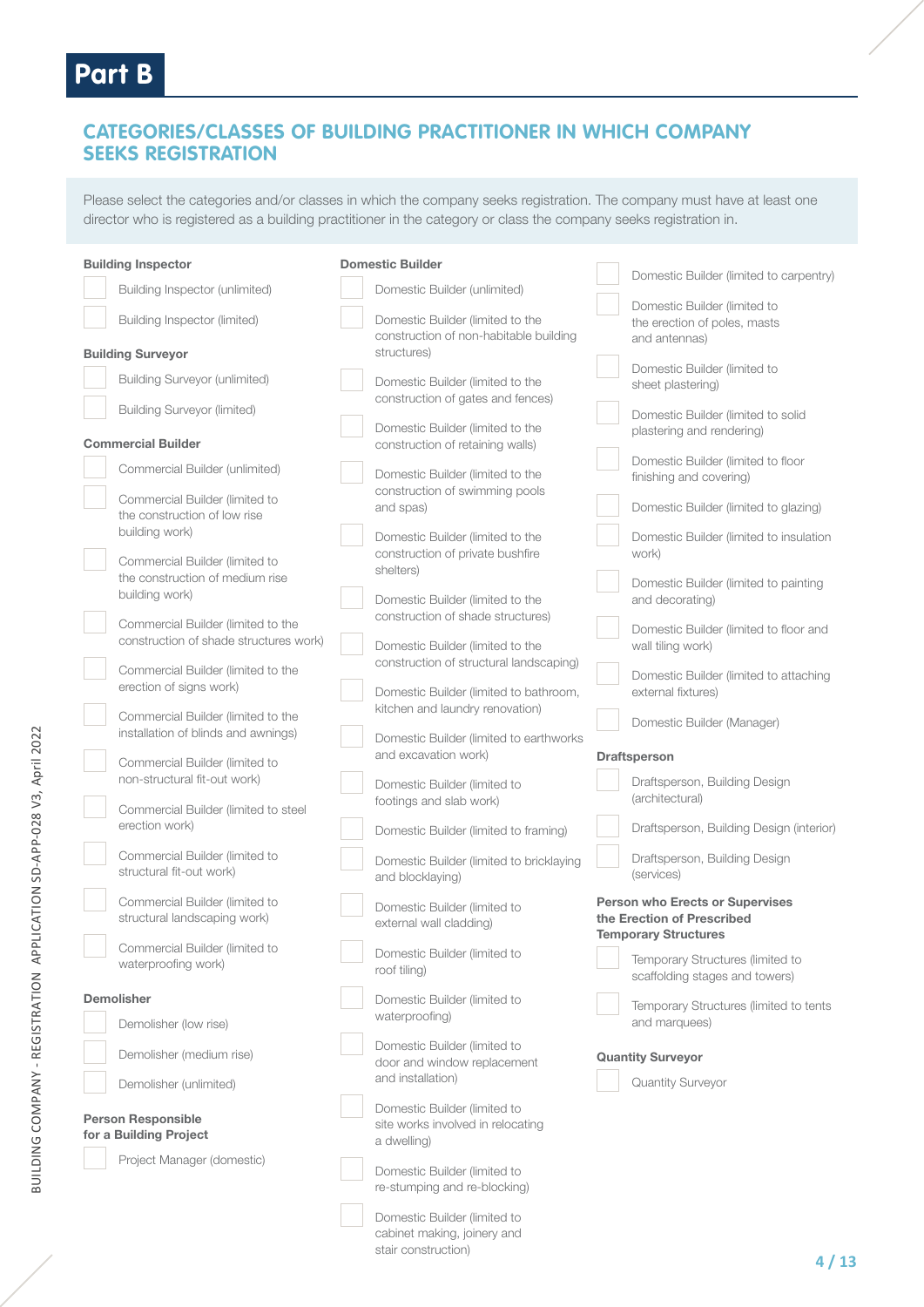## **WHAT WE NEED TO KNOW ABOUT THE COMPANY DIRECTORS**

Please provide the relevant details of **all** directors of the company.

 A company seeking registration as a building practitioner must have at least one director who is registered as a building practitioner (a 'Nominee Director'). The company will be registered in the same categories and classes of the Nominee Directors. The must impose the same conditions (if any) which are prescribed on the Nominee Director's registration. The company registration relating to this Nominee Director will incur the same conditions accordingly.

The VBA cannot register a company as a building practitioner unless it is satisfied that:

- each director (including Nominee Directors and non-Nominee Directors); and
- the company,

is a fit and proper person having regard to the personal and financial probity requirements and is not an 'excluded person' as set out in the *Building Act 1993*.

The company must answer the questions set out at Part D: Probity and Excluded Persons Declaration, of this form to demonstrate that it is a fit and proper person, and that it is not an 'excluded person'. A fully completed and signed [Director's Declaration Form](https://www.vba.vic.gov.au/__data/assets/pdf_file/0008/98144/Company-Registration-Directors-Declaration.pdf) must be included for all dire**c**tors of the company. If the form is not complete or included for all directors, the application process will be delayed.

To support your application, we require you to undertake a national police check. To apply, visit the VBA police check [portal](https://wfv.identityservice.auspost.com.au/wfvselfinvite/org?ref=60425900) and follow the steps. Upon completion, fill out the declaration below.

I declare that I have completed an Australia Post police check, on date:

Please note: If you do not utilise the above link to complete your police check, you will be charged.

#### Director 1

| Full name                                                        | Position held within the company                         |
|------------------------------------------------------------------|----------------------------------------------------------|
| Registered as a building practitioner in Victoria?<br>Yes<br>No. | Is this Director to be a Nominee Director?<br>Yes<br>No. |
| Category/Class of registration                                   | Practitioner ID Number (if applicable)                   |
| Category/Class of registration                                   | Practitioner ID Number (if applicable)                   |
| Category/Class of registration                                   | Practitioner ID Number (if applicable)                   |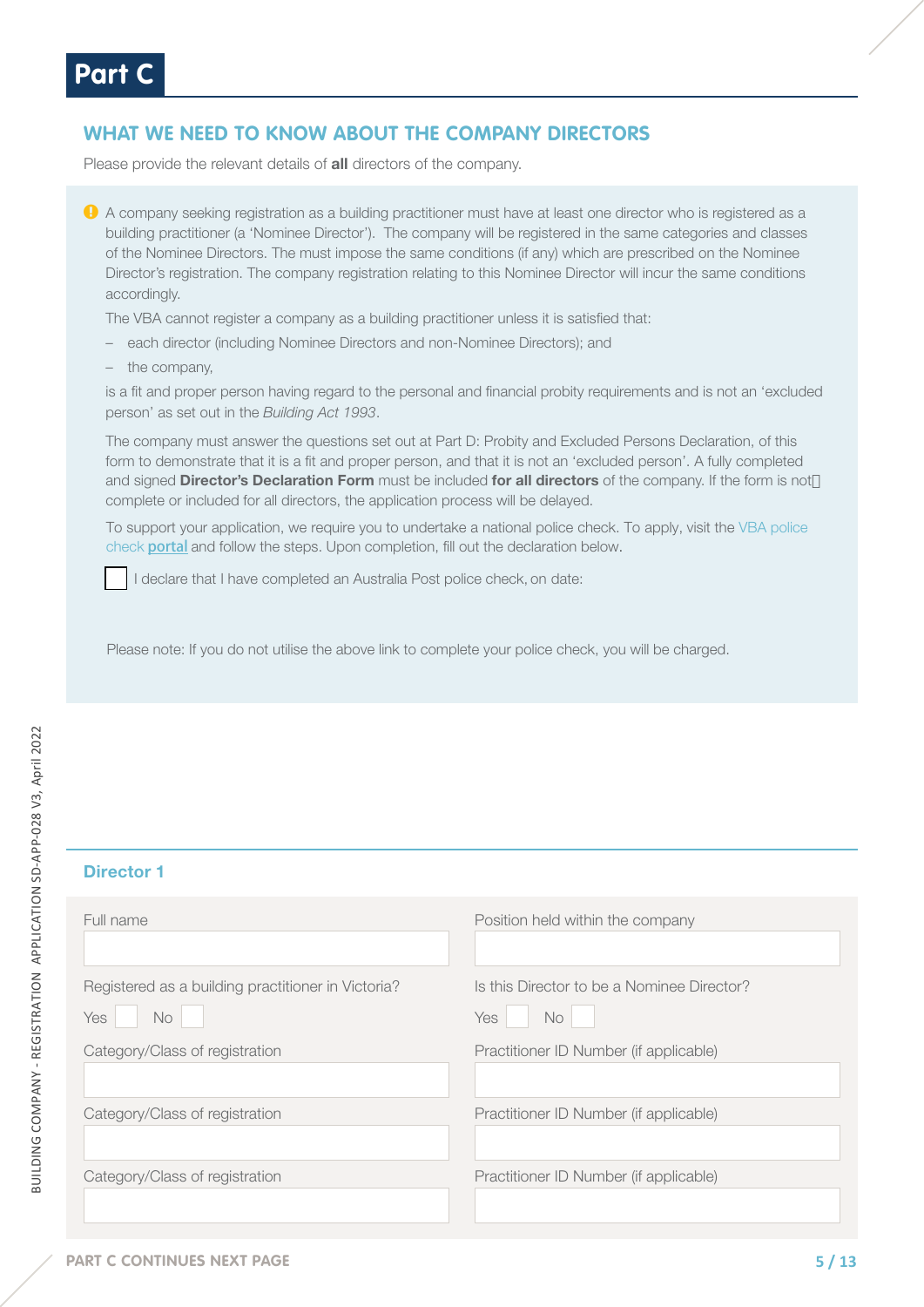## **C continued**

#### Director 2

| Full name                                                              | Position held within the company                        |
|------------------------------------------------------------------------|---------------------------------------------------------|
| Registered as a building practitioner in Victoria?<br>Yes<br><b>No</b> | Is this Director to be a Nominee Director?<br>Yes<br>No |
| Category/Class of registration                                         | Practitioner ID Number (if applicable)                  |
| Category/Class of registration                                         | Practitioner ID Number (if applicable)                  |
| Category/Class of registration                                         | Practitioner ID Number (if applicable)                  |

### Director 3

| Full name                                                               | Position held within the company                        |
|-------------------------------------------------------------------------|---------------------------------------------------------|
| Registered as a building practitioner in Victoria?<br>No.<br><b>Yes</b> | Is this Director to be a Nominee Director?<br>No<br>Yes |
| Category/Class of registration                                          | Practitioner ID Number (if applicable)                  |
| Category/Class of registration                                          | Practitioner ID Number (if applicable)                  |
| Category/Class of registration                                          | Practitioner ID Number (if applicable)                  |

### Director 4

| Full name                                                       | Position held within the company                                |
|-----------------------------------------------------------------|-----------------------------------------------------------------|
| Registered as a building practitioner in Victoria?<br>Yes<br>No | Is this Director to be a Nominee Director?<br><b>Yes</b><br>No. |
| Category/Class of registration                                  | Practitioner ID Number (if applicable)                          |
| Category/Class of registration                                  | Practitioner ID Number (if applicable)                          |
| Category/Class of registration                                  | Practitioner ID Number (if applicable)                          |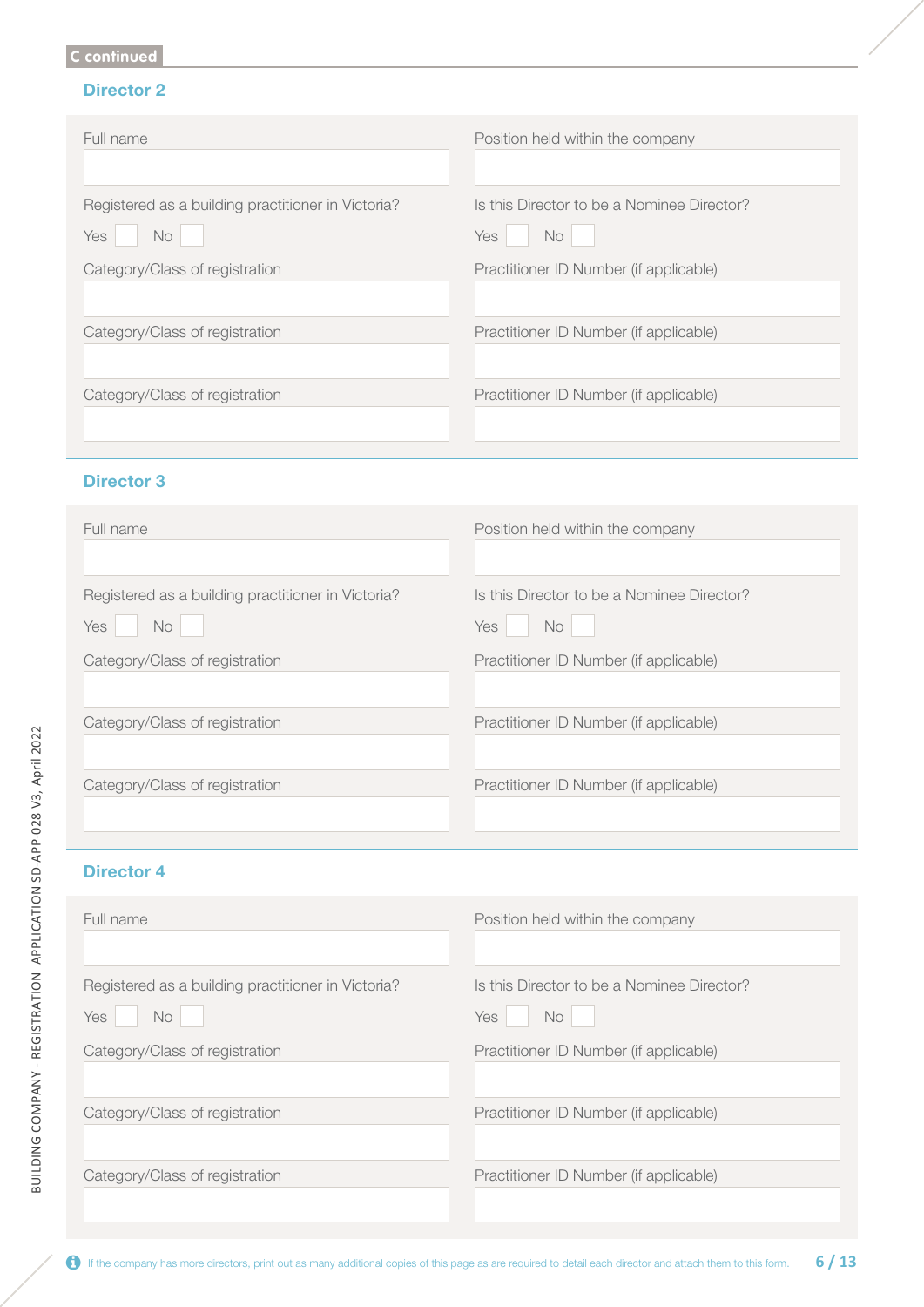## **PROBITY AND EXCLUDED PERSONS DECLARATIONS**

**O** The VBA must be satisfied that the company is a fit and proper person to be registered as a building practitioner having regard to the personal and financial probity requirements set out in sections 171D and 171E of the *Building Act 1993*.

All of the following questions must be answered in relation to the company by ticking the appropriate box.

### Personal Probity

- (a) Has the company, within the last 10 years, been convicted or found guilty (whether in Victoria or outside Victoria), of an offence under any law regulating building work or building practitioners? No was a set of the set of the set of the set of the set of the set of the set of the set of the set of the set of the set of the set of the set of the set of the set of the set of the set of the
- (b) Has the company, within the last 10 years, had any registration, licence, approval, certificate or other authorisation as a building practitioner suspended or cancelled (whether in Victoria or outside Victoria), for any reason other than a failure by the company to renew the registration, licence, approval, certificate or other authorisation? Yes No
- (c) Has the company, within the last 10 years, been convicted or found guilty of an offence (whether in Victoria or outside Victoria), against—
	- (i) section 10, 11, 12, 17, 19 or 21 of the *Fair Trading Act 1999*? Yes  $\vert$  No
	- (ii) section 53, 55, 55A, 56, 58 or 60 of the *Trade Practices Act 1974* (Cth)? Yes  $\vert$  No
	- (iii) section 29, 33, 34, 35, 36, 50, 151, 157, 158 or 168 of the Australian Consumer Law (Victoria)? Xes No. 2012. No. 2013. No. 2014. No. 2014. No. 2014. No. 2014. No. 2014. No. 2014. No. 2014. No
	- (iv) section 29, 33, 34, 35, 36, 50, 151, 157, 158 or 168 of Schedule 2 to the **Competition and Consumer Act 2010 (Cth)?** The Notation Consumer Act 2010 **(Cth)?** The Notation Consumer Act 2010 **(Cth)?** The Notation Consumer Act 2010 **(Cth)?** The Notation Consumer Act 2010 **(Cth)?** The Notation Consum
- (d) Has the company, within the last 10 years, been subject to an order of a court or the Victorian Civil and Administrative Tribunal (VCAT) under the following enactments that has not been complied with within the period required by the court or VCAT—
	- (i) the *Building Act 1993* or regulations under that Act? Yes Yes No.
	- (ii) the *Domestic Building Contracts Act 1995* or the regulations under that Act? Yes No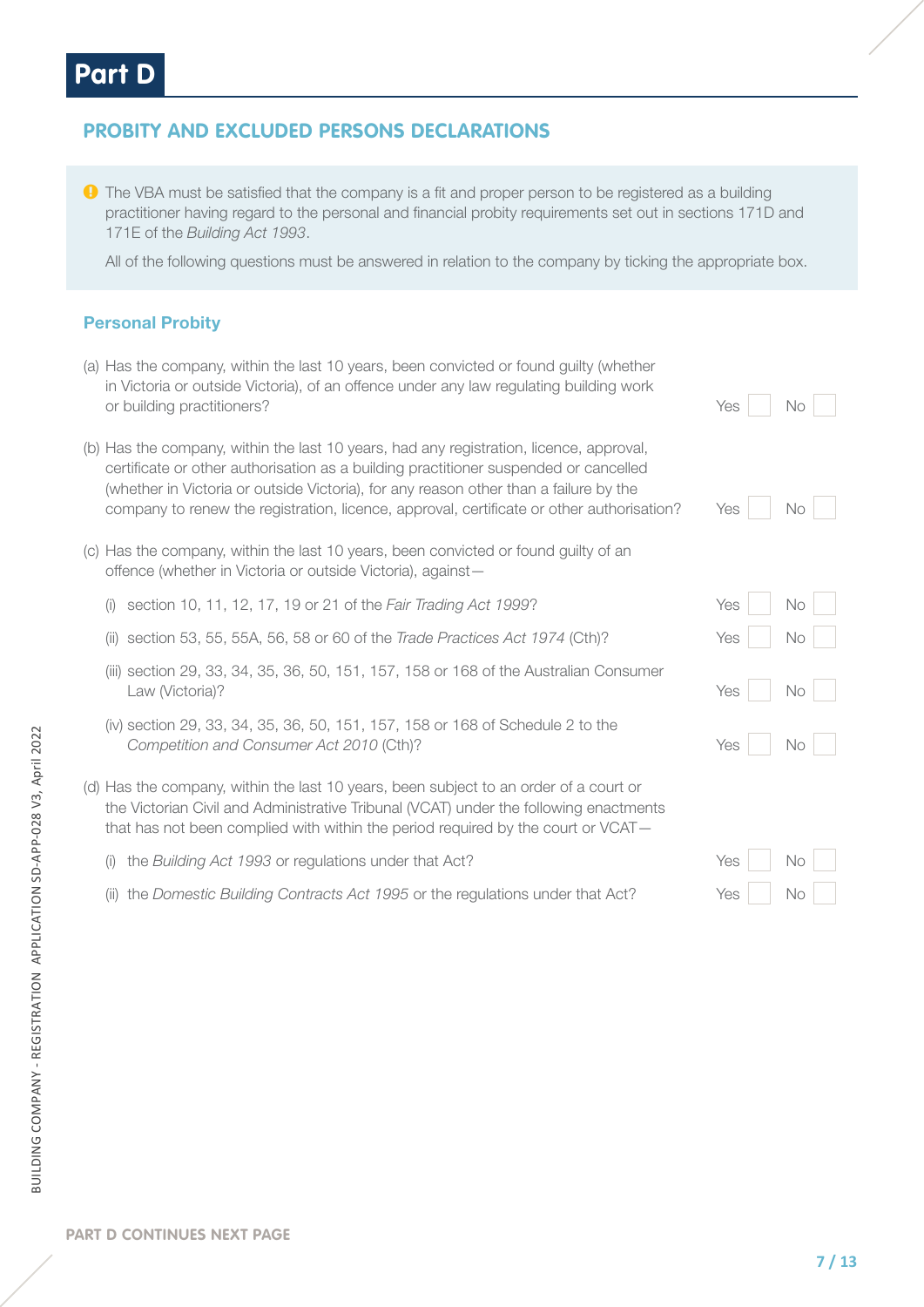#### Financial Probity

- (a) Is the company an externally administered body corporate within the meaning of the *Corporations Act 2001*?
- (b) Has an insurer ever declined, cancelled, or imposed special conditions in relation the provision of professional indemnity insurance, public liability insurance other indemnity insurance in relation to the company in relation to work as practitioner in Victoria or in an equivalent occupation in the building and co industry in another State or Territory?
- (c) Does the company have outstanding:
	- (i) any judgment debt for an amount any judgment debt for an amount recover by an insurer under a policy of insurance for domestic building work ref in section 137A or 137B of the *Building Act 1993* that has not been sat within the period required for satisfaction of that debt?
	- (ii) any judgment debt for an amount owed to the VBA as a debt due under Act that has not been satisfied within the period required for satisfaction that debt? Yes No website that the state of the state of the state of the state of the state of the state of the state of the state of the state of the state of the state of the state of the state of the state of the state
	- (iii) any judgment debt for an amount payable in relation to a domestic build dispute that has not been satisfied within the period required for satisfaction that debt? Yes No Note that the state of the state of the state of the state of the state of the state of the state of the state of the state of the state of the state of the state of the state of the state of the state of
	- (iv) any amount payable under any dispute resolution order (within the mea the *Domestic Building Contracts Act 1995*) or VCAT order requiring the of an amount in relation to a domestic building dispute that has not been within the period required for compliance with that order?
	- (v) any unpaid adjudicated amount due to be paid under the *Building and Industry Security of Payment Act 2002* if—
		- (1) the period for making an adjudication review application under that  $\lambda$ to that amount has expired; and
		- $(2)$  the practitioner has not made an adjudication review application in  $r$ that amount within that period?

| elation to,                            | 1G2 | $ $ IVO                     |
|----------------------------------------|-----|-----------------------------|
| or any<br>a building<br>nstruction     | Yes | No                          |
| coverable<br>erred to<br><i>isfied</i> |     |                             |
|                                        | Yes | No                          |
| er this<br>n of                        | Yes | $\overline{\phantom{a}}$ No |
| ding<br>ction of                       | Yes | $\overline{\phantom{a}}$ No |
| ning of<br>payment<br>en paid          | Yes | <b>No</b>                   |
| Construction                           |     |                             |
| Act in relation                        |     |                             |
| elation to                             | Yes | No                          |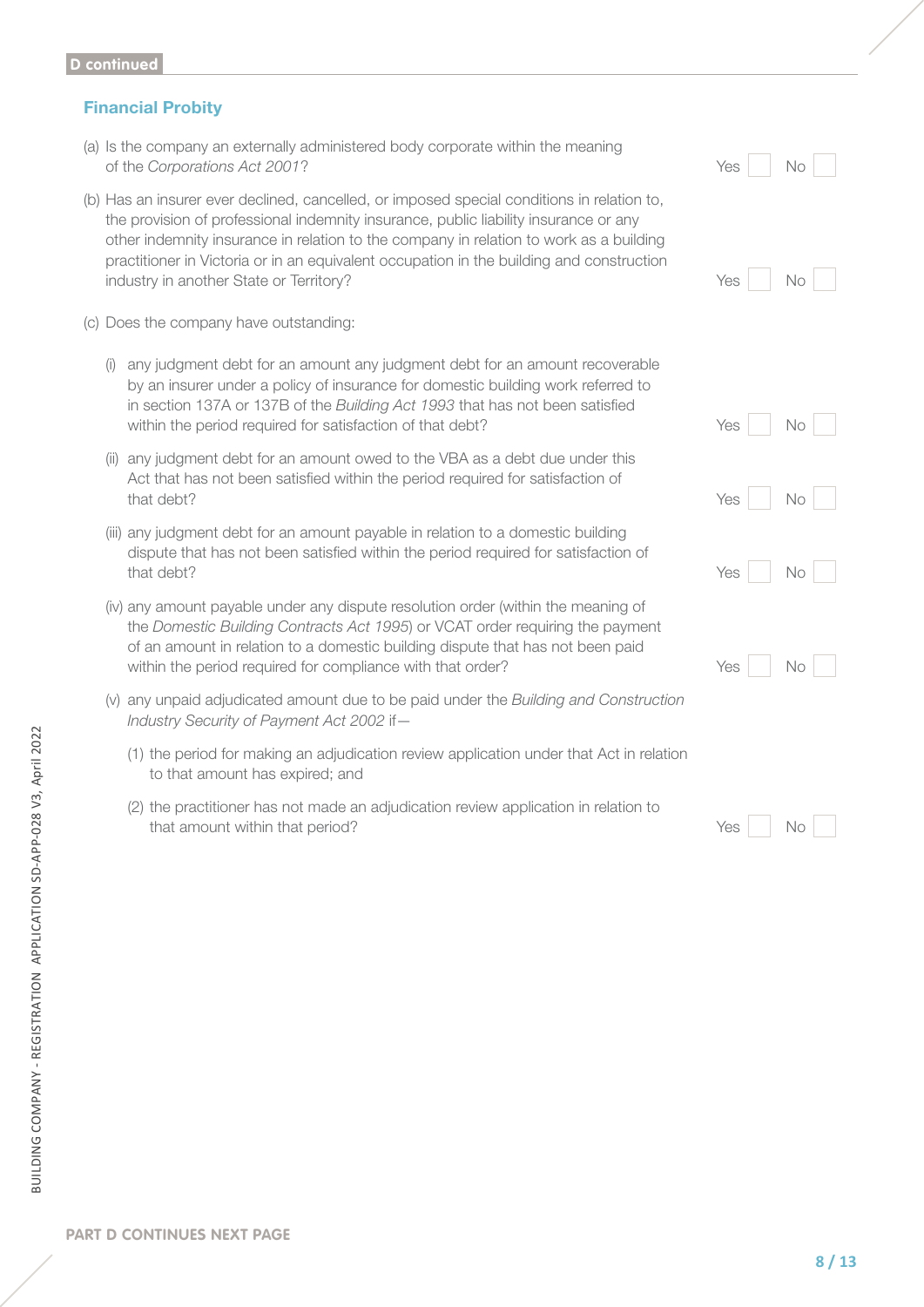If you answered YES to any of the questions listed in Part D relating to personal probity or financial probity, please provide details here:

What were the offences or breaches?

When did the event occur?

In which State or Territory did the event occur?

What were the circumstances of the event?

What penalty did you receive?

What have you done to prevent the event from occurring again?

If you need more room, attach an additional page to this form.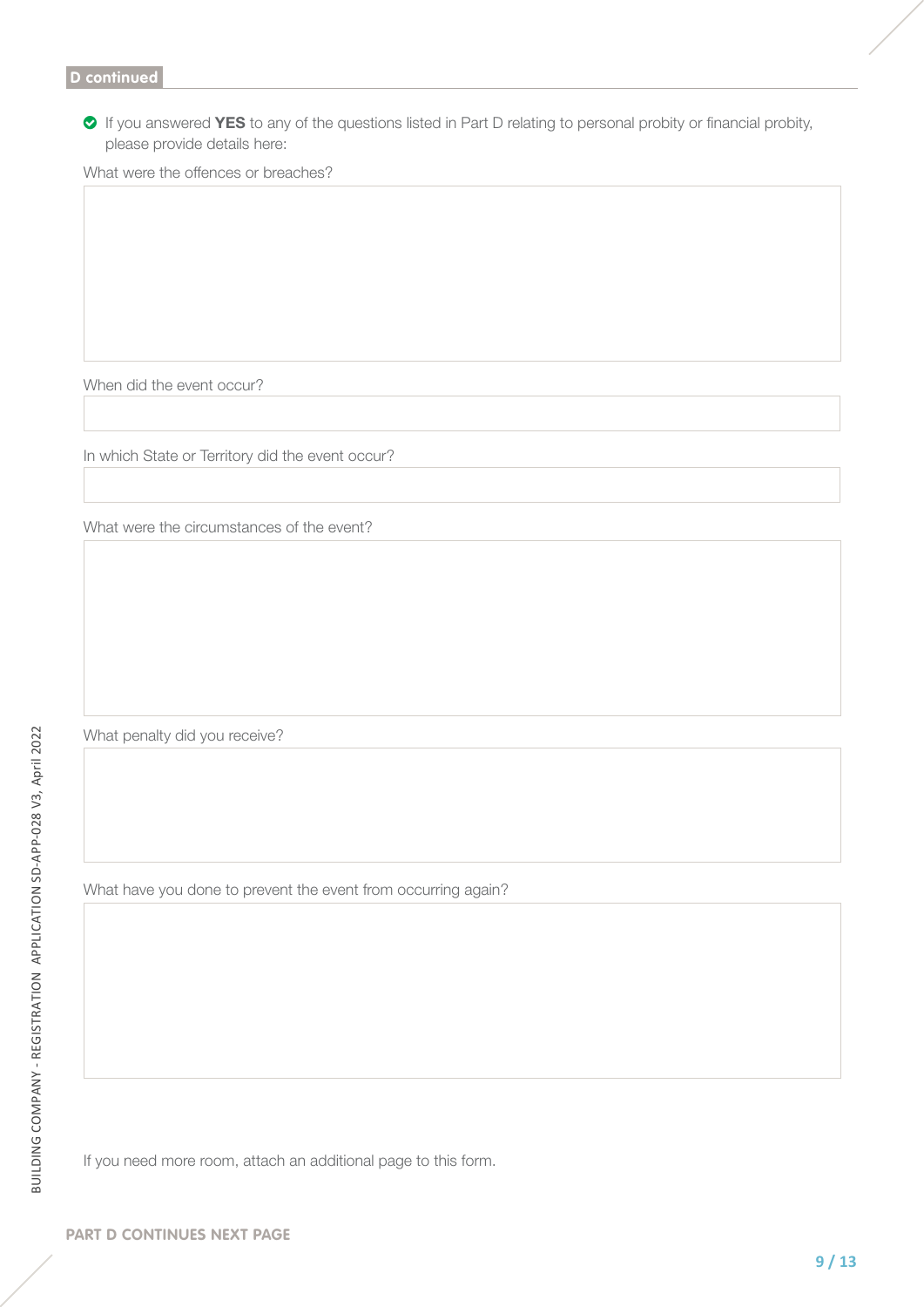#### Excluded Persons

 $\bullet$  The VBA cannot grant an application for company registration if a director of the company, or the company, is an 'excluded person' as defined in s171F of the *Building Act 1993*.

To assist the VBA in assessing the application for company registration, answer all of the following questions with respect to the company.

If you do not answer all of the questions, this will delay the determination of the application.

|     | (a) Is the company currently disqualified by an order of a disciplinary body (meaning<br>the Building Practitioner Board, the Building Appeals Board, Victorian Civil and<br>Administrative Tribunal (VCAT), or the VBA) from applying for registration?                        | Yes | <b>No</b> |
|-----|---------------------------------------------------------------------------------------------------------------------------------------------------------------------------------------------------------------------------------------------------------------------------------|-----|-----------|
|     | (b) Has the company previously held a building practitioner registration in Victoria that<br>was cancelled by a disciplinary body, or has the company been disqualified from<br>applying for a new registration, and the disqualification period has not ended?                 | Yes | No.       |
|     | (c) Has the company previously held a similar registration <sup>1</sup> in another jurisdiction<br>(for example a State or Territory) that was cancelled due to disciplinary action and either:                                                                                 |     |           |
|     | the disqualification period has not ended; or<br>(i)                                                                                                                                                                                                                            | Yes | No.       |
|     | it is less than 2 years after the day the cancellation occurred if the company was<br>(ii)<br>not disqualified?                                                                                                                                                                 | Yes | No        |
|     | (d) Has the company applied for a building practitioner registration in Victoria, or a similar<br>registration <sup>1</sup> in another jurisdiction, within the last 2 years and the application was<br>refused because the company provided false and misleading information?  | Yes | <b>No</b> |
|     | (e) Has an associate <sup>2</sup> held a building practitioner registration in Victoria that was<br>cancelled by a disciplinary body, or have they or the company, been disqualified from<br>applying for a new registration, and the period of disqualification has not ended? | Yes | No.       |
| (f) | Has a related body corporate to the comapny previously held a similar registration<br>in another jurisdiction that was cancelled due to disciplinary action taken by a<br>disciplinary body and either:                                                                         |     |           |
|     | the disqualification period has not ended; or<br>(i)                                                                                                                                                                                                                            |     |           |
|     | it is less than 2 years after the day the cancellation occurred if the related body<br>(ii)<br>corporate was not disqualified?                                                                                                                                                  | Yes | Nc        |

**Similar registration** means a registration, licence, approval, certificate or other form of authorisation under a corresponding Act that correspond to a relevant registration.

<sup>2</sup>Associate means someone who exercises significant influence over you or your business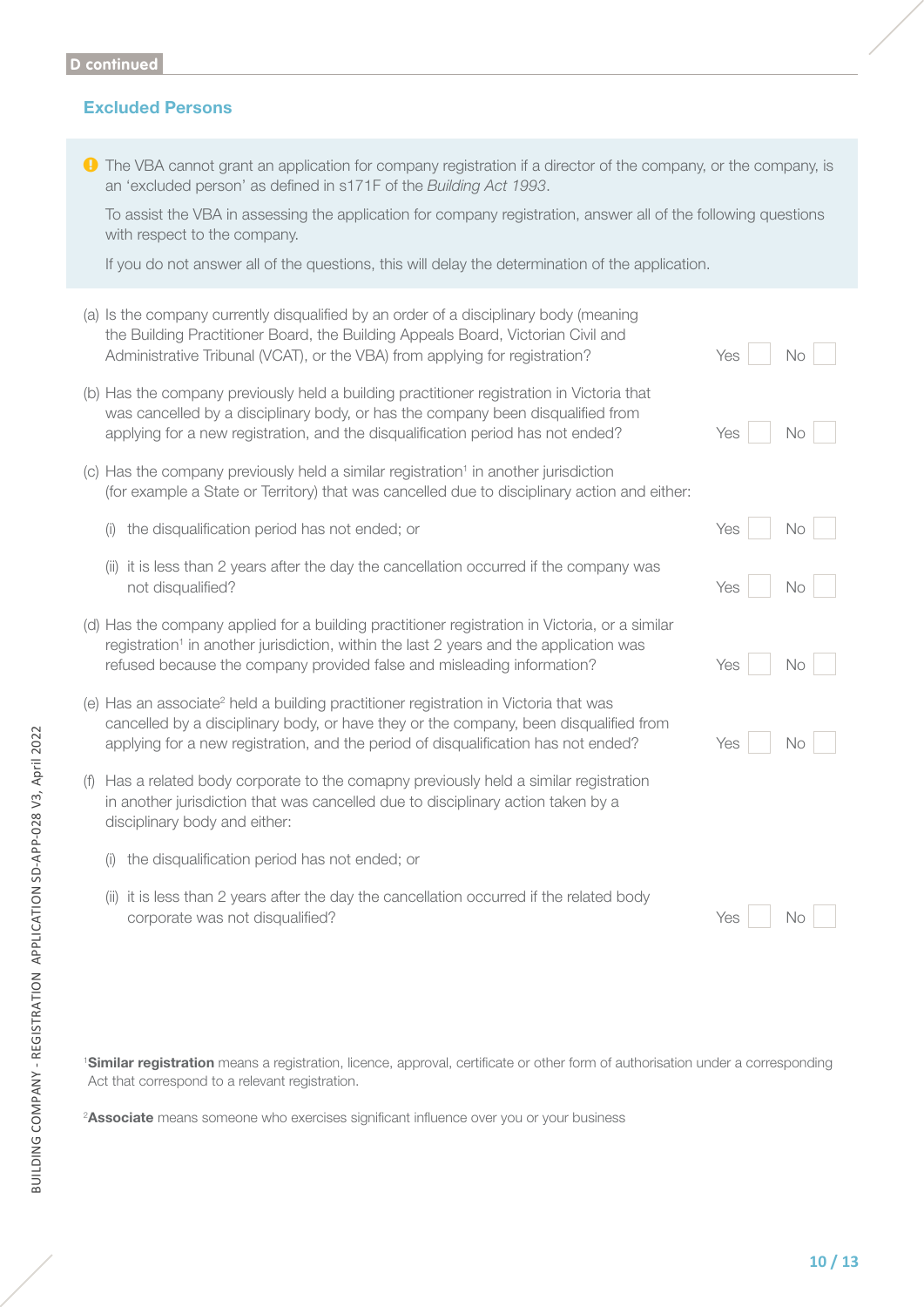## **INSURANCE**

**The VBA cannot grant the application unless it is satisfied that the applicant is covered by the required insurance. The** company must provide proof of insurance with the application.

Insurance must be in the name of the company seeking registration, and not in an individual building practitioner's name. If the company does not provide proof of the required insurance, there will be delays in the processing the application.

Insurance requirements differ depending on the category or class the company seeks to be registered in.

Do not send a quote, invoice or receipt as the VBA will not accept this as proof of insurance.

#### **O** Insurance Requirements

The insurance policy (or letter of eligibility to purchase domestic building insurance) must comply with the *Building Act 1993* and the relevant Ministerial Order. Copies of the Ministerial Orders can be located [here on the VBA website](http://www.vba.vic.gov.au/practitioners/legislation/ministerial-orders).

### Policy details

| <b>Policy Number</b>                                                           | Company that is insured                                              |
|--------------------------------------------------------------------------------|----------------------------------------------------------------------|
|                                                                                |                                                                      |
| <b>Insurance Provider</b>                                                      |                                                                      |
| Commencement date of insurance<br>$D \  D   / M   M   /   Y   Y   Y   Y   Y  $ | Expiry date of insurance<br>$D \  D   / M \  M   / Y \  Y \  Y \  Y$ |

#### Proof of Insurance

For the classes of Domestic Builder (Unlimited), Domestic Builder (Manager), Domestic Builder (Limited to a class of building work):

Attach written proof that your company is eligible to be covered by domestic building insurance in relation to managing, arranging or carrying out domestic building work with a value of more than \$16,000.

For the classes of **Commercial Builder (Limited)**, **Commercial Builder (Unlimited)** or **Project Manager (Domestic)**:

You are not required to provide proof of insurance.

For the classes of Demolisher (Low Rise Buildings), Demolisher (Medium Rise Buildings), Demolisher (Unlimited), Temporary Structures (limited to scaffolding stages and towers), Temporary Structures (limited to tents and marquees):

Attach written proof that the company is covered by public liability insurance.

If you are applying for company registration any other class of building practitioner:

Attach written proof that the company is covered by the professional indemnity insurance.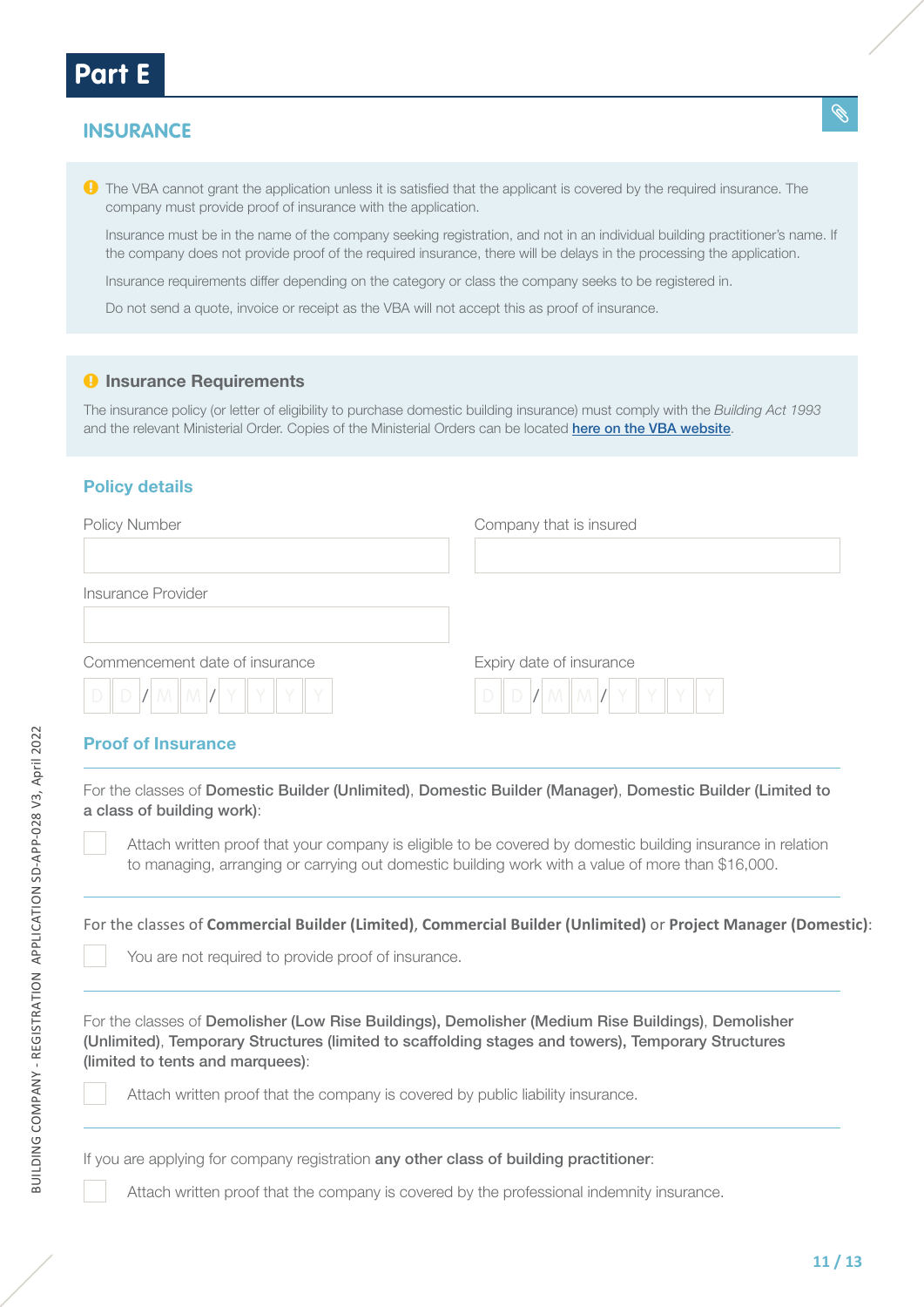## **Part F**

## **APPLICATION FEE**

There is a fee for every category/ class the company wishes to apply to be registered in. Please select the appropriate fee/s below. If your company is yet to be registered in any class, ensure you select the full fee. The discounted fee will be available to company's once they already hold registration in a class.

Applying to register as a **Domestic Builder (Unlimited)** – \$1,288.00\*

Applying to register as a **Commercial Builder (Unlimited)** or **Domestic Builder (Limited)** – \$1,030.40\*

Applying to register as a **Commercial Builder (Limited)**, **Project Manager (Domestic)**, **Building Surveyor**, **Demolisher**, **Building Inspector**, **Draftsperson**, **Erector** or **Supervisor (Temporary Structures)** or **Quantity Surveyor** – \$824.40\*

\*If you hold more than one current registration in the same category of building practitioner that you are seeking registration in, you may be eligible for a discount. The VBA will apply any relevant discounts at the time of processing your application fee.

**The VBA cannot grant the application unless the correct fee is authorised. Please complete this section carefully to avoid any delays to your application process.**

## **PAYMENT METHOD**

Please select your payment method:

credit card cheque money order

Please make cheques and money orders payable to: Victorian Building Authority

#### Note:

 $\triangleright$  The VBA does not accept cash payments for application fees.

## **CREDIT CARD PAYMENT DETAILS**

| Card type:                         |                   |
|------------------------------------|-------------------|
| Visa<br>Mastercard                 |                   |
| Amount:                            |                   |
| (select relevant fee from page 12) |                   |
| Card number:                       |                   |
|                                    |                   |
| Name of card holder:               | Card expiry date: |
|                                    | $\Box$<br>$\Box$  |
| Signature of card holder           | Date of signature |
|                                    | M                 |